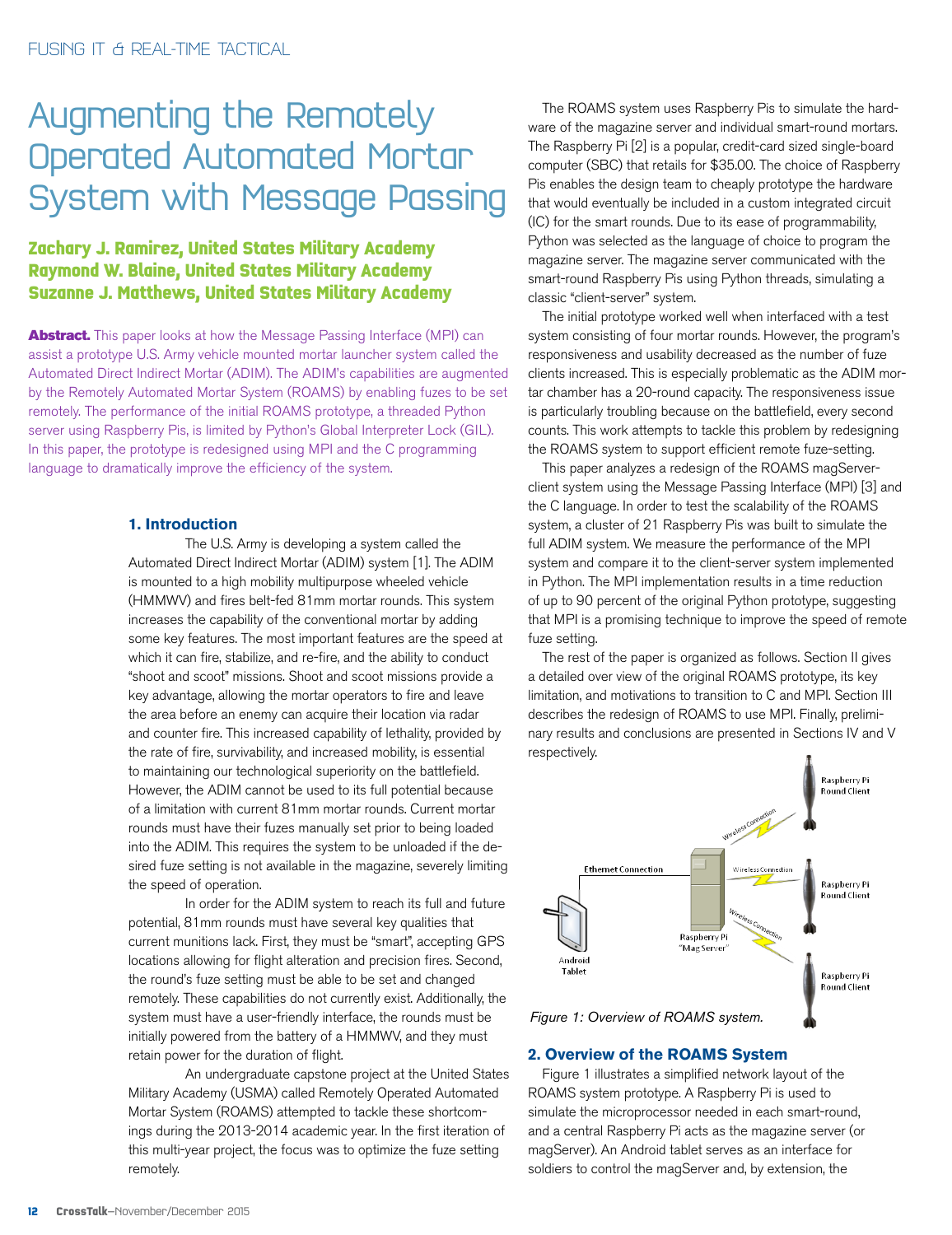mortar rounds themselves. The magServer as originally designed has four jobs:

- Establish connection with every mortar and store its state information.
- Establish connection with the tablet and provide an On-Demand list of mortars at its disposal.
- Accept and relay all commands from the user to the rounds.
- Provide setting verification on all rounds in its control.

The Android tablet accomplishes this by displaying the list of available mortar rounds for the user to select, and allows them to change the fuze setting and or GPS data. The magServer begins by setting up both a wired and wireless network interface. The server then connects to the user's Android interface device on the wired interface, and listens for mortar round connections on the wireless interface. When a mortar round is connected, the magServer adds it to the inventory and transmits to the tablet an updated list of mortar rounds. The server maintains a list of all rounds in its magazine, as well as their specific attributes (such as fuze setting and GPS coordinates).

The ROAMS remote fuze communication system was set up using a series of sockets following a classic server-client relationship. The magServer acts as the focal point between the client fuzes and the user interface. Whenever the server starts up, it runs a single-threaded Python script that accepts connections from the fuzes and the user interface. It then maintains a list of fuzes—with their relevant information—dynamically and sends update information out from the user interface. It also keeps the user interface updated on any change in fuze settings.

### **Python Limitations**

A key limitation of the original ROAMS system was its use of Python to implement client-server threading. While a very popular language, Python is a very inefficient choice for multithreaded applications. This was highlighted in the late 2000's by David Beazley, who implicated Python's Global Interpreter Lock (GIL) as the source of its performance issues [4]. The GIL essentially forces Python programs to only run one thread at a time, even if a Python program is multi-threaded. This design decision exists to enforce memory safety in the Python interpreter.

Consequently, a program running two Python threads can run twice as slow as a Python program running a single thread. The Python community has resisted calls to remove the GIL, as doing so will reduce the safety of Python applications and reduce the speed of single threaded programs. All of these reasons suggest that Python is (for the immediate) a poor choice for creating a multi-threaded application.

# **Transition to C and MPI**

These limitations forced the design team to explore other languages to better support multi-threading. The team settled on the C language, mainly due its native support for multi-threading, which is executed at the operating system level. While the onus for enforcing memory and thread-safety rests solely on the shoulders of the developer, C allows for more opportunities to enhance performance.

While C fully supports network socket programming over TCP/ IP, the Message Passing Interface (MPI) library is used to enable the magServer to communicate with the individual clients. MPI is a standard in the high performance computing world, and is designed to enable efficient and scalable communication between multiple computers. The MPI library also has support for asynchronous communication and collective communication operations, which can drastically increase the rate at which messages are sent and received.

# **3. Methods**

Figure 2 shows the custom 21-node Raspberry Pi B+ cluster built to simulate the full ADIM system. Each node in this cluster requires a USB wireless adaptor to both broadcast and receive wireless signals, similar to the intended implementation. Each node uses a 4GB microSD card to run the Linux operating system and store magServer and smart-round client program files. The cluster also requires a power supply to replicate the HMMWV battery for each node.



*Figure 2: Final Raspberry Pi cluster.*

A custom power supply was built for the project that provides surge protection, voltage conversion, and eliminates the need for 21 separate power cords. The custom case design enables the entire system to be passively cooled. The magServer node also requires a special wireless adapter to host the wireless network. Cluster and implementation details are discussed in detail below.

# **Cluster Configuration Details**

The master Raspberry Pi node acts as a wireless access point (WAP) and dynamic host configuration protocol (DHCP) server for the project using instructions procured from the Raspberry Pi HQ website [5]. The South Hampton Raspberry Pi cluster tutorial [6] was a starting point to set up MPI on our cluster.

This application uses a custom DHCP server to assign IP addresses to each node in the cluster, requiring some additional configurations not outlined in the South Hampton tutorial. For example, the SSH configuration file was modified to disable reverse DNS lookup. Next, a Python script was added to send each worker's IP address to the magServer when the system initially boots up. This enables the magServer to automatically know at start-up the number of available worker nodes (active rounds) and their respective IP addresses.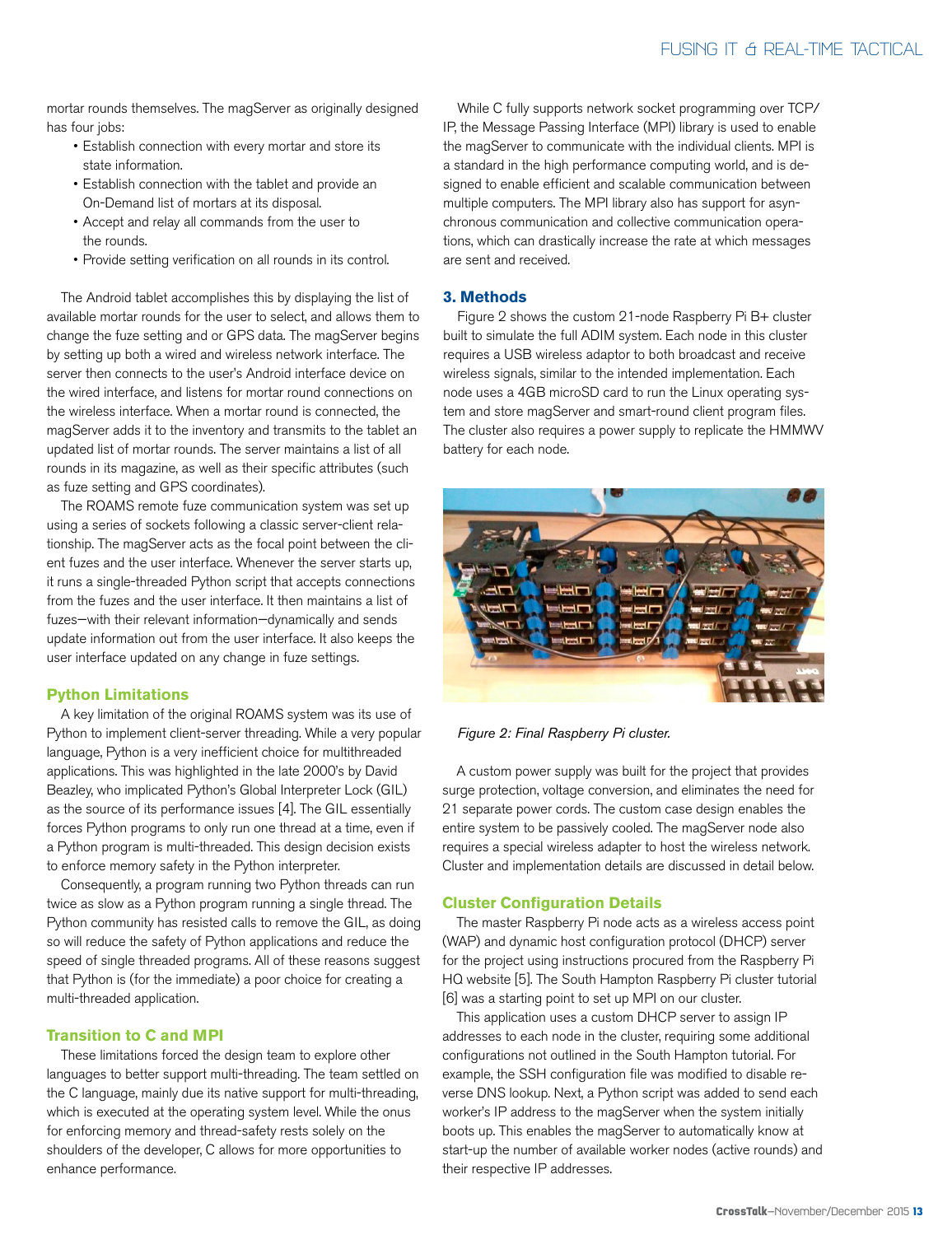#### **ROAMS MPI Implementation**

In the context of ROAMS, the magServer can be thought of a "master" node that passes messages to a series of "worker" nodes (smart rounds) in the ADIM magazine. Upon start up, the magServer has a list of the available "active" rounds in the magazine. Each message sent from the magServer to a particular smart round contains a set of commands to set its fuze. Each worker, upon receiving its message and setting its fuze, sends back a confirmation message.

For the scope of this paper, the design uses point-to-point communicators MPI\_Send and MPI\_Recv to implement the communication model. The MPI\_Send function enables the magServer to send a message to a worker node. The MPI\_Recv function allows a worker node to receive a message from the magServer. Thus, a pair of MPI\_Send/MPI\_Recv communicators is necessary each time a message is sent from the magServer to the worker nodes, or vice versa.



*Figure 3: Time spent sending orders to new fuzes.*

#### **4. Results**

The scalability of MPI compared to the Python clientserver program is benchmarked by measuring two stages of execution: the time taken to send a message indicating a change in one or more clients' status (Figure 3), and the time taken to receive acknowledgement from the fuze clients that the change was made and implemented (Figure 4).

These experiments do not consider the time needed to communicate to the user interface, as scaling efficiency issues are not applicable in this context. The experiments also don't reflect the amount of time needed to acquire fuze clients during operation. This is due to the current system's inability to properly simulate when a mortar is fired. The conclusion section includes a discussion detailing what a proper future simulation of the process will look like, and some hypotheses on running time.

For each execution stage, the running time of the threaded Python implementation is compared against the MPI version. To illustrate scalability, the run time is measured as the number of

supported fuze clients is increased from one to twenty, in increments of five. We measure the percentage of run-time reduction by use the equation (1-M/P)×100 where M and P are the execution times of the MPI and Python implementations, respectively.

#### **Sending a Message to Fuze Clients**

Figure 3 shows the average time it takes each implementation to send fuze data to all the clients. In this particular execution stage, the Python implementation performs moderately well, with execution time ranging from 0.00267 seconds on a single fuze to 3.37702 seconds on twenty fuzes. While the MPI implementation also experiences a modest increase in running time, it takes 0.03241 on a single fuze and 0.62245 seconds on twenty, requiring less than a second to compute regardless of the number of fuzes. This represents an 81.56 percent reduction in time for transmitting messages to the full twenty rounds.

#### **Receiving Confirmation from Fuze Clients**

Figure 4 depicts the average time it takes the Python version to receive confirmation from all the fuze clients compared to the MPI implantation. When dealing with five fuzes, it takes 1.529 seconds for the Python implementation to receive confirmation. However, as the number of fuzes increases to fifteen, the Python threaded version takes on average 5.677 seconds. At twenty clients, it takes the Python implementation 8.337 seconds on average. In contrast, the MPI implementation takes 0.05375 seconds on average to receive confirmation from a single fuze, 0.74295 seconds for fifteen fuzes, and 0.83812 seconds for twenty. This corresponds to reduction in running time of 89.95 percent. **5. Conclusion**



*Figure 4: Time required to receive confirmation from fuzes.*

The experimental results clearly show the benefit of using the MPI implementation for remotely setting fuze clients on ROAMS. Using MPI allows ROAMS to reduce the time necessary to acquire fuze information by up to 89.95 percent, corresponding to a speed up of 10.54. In all execution stages, it takes MPI less than a second to perform the desired task, regardless of the number of fuzes. In contrast, the Python implementation can take up to ten seconds.

While the difference may seem marginal on the surface, every